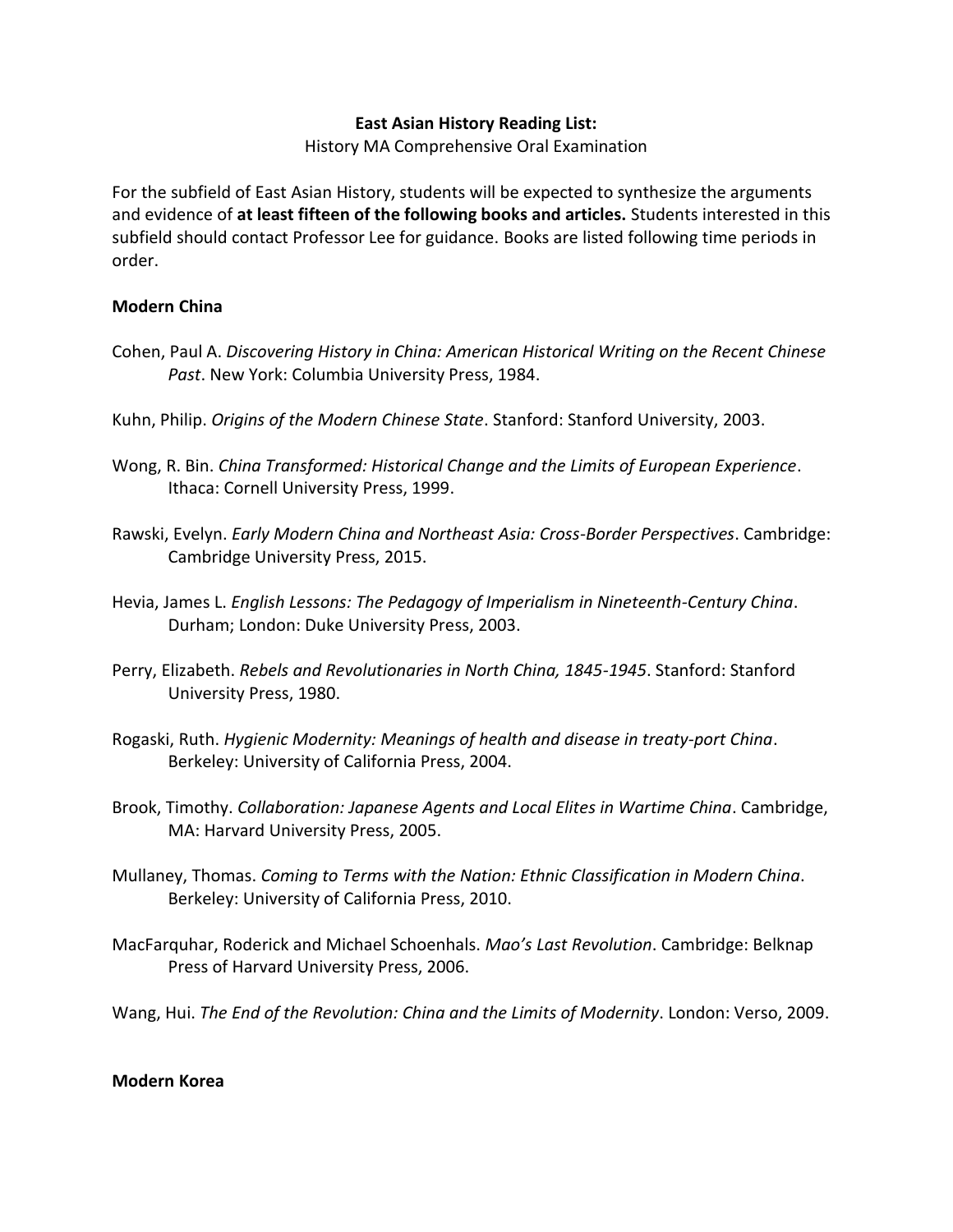- Palais, James B. *Politics and Policy in Traditional Korea*. Cambridge: Harvard University Press, 1975.
- Schmid, Andre. *Korea Between Empires, 1895-1919*. New York: Colombia University Press, 2002.
- Moon, Yumi. *Populist Collaborators: The Ilchinhoe and the Japanese Colonization of Korea, 1896–1910*. Cornell University Press, 2013.
- Uchida, Jun. *Brokers of Empire: Japanese Settler Colonialism in Korea, 1876–1945*. Cambridge and London: Harvard University Asia Center, 2011.
- Eckert, Carter J. *Offspring of Empire: The Koch'ang Kims and the Colonial Origins of Korean Capitalism, 1876-1945*. Seattle; London: University of Washington Press, 1991.
- Shin, Gi-Wook, and Michael Robinson, eds. *Colonial Modernity in Korea*. Cambridge and London: Harvard University Asia Center, 1999.
- Cumings, Bruce. *The Origins of the Korean War: Liberation and the Emergence of Separate Regimes, 1945-1947*. Princeton: Princeton University Press, 1981.

---------------------. The Origins of the Korean War: The Roaring of the Cataract, 1947-1950. Princeton: Princeton University Press, 1990.

- Kim, Charles R. *Youth for Nation: Culture and Protest in Cold War South Korea*. Hawaii: University of Hawaii Press, 2017.
- Kim, Byung-Kook and Ezra F. Vogel, eds. *The Park Chung Hee Era: The Transformation of South Korea*. Cambridge: Harvard University Press, 2011.
- Lee, Namhee. *The Making of Minjung: Democracy and the Politics of Representation in South Korea*. Cornell University Press, 2007.

## **Modern Japan**

- *Jansen, Marius B. Sakamoto Ryōma and the Meiji Restoration*. Princeton: Princeton University Press, 1995.
- Takashi, Fujitani. *Splendid Monarchy: Power and Pageantry in Modern Japan*. Berkeley and Los Angeles: University of California Press, 1996.
- Tanaka, Stefan. *Japan's Orient: Rendering Pasts into History.* Berkeley and Los Angeles: University of California Press, 1993.